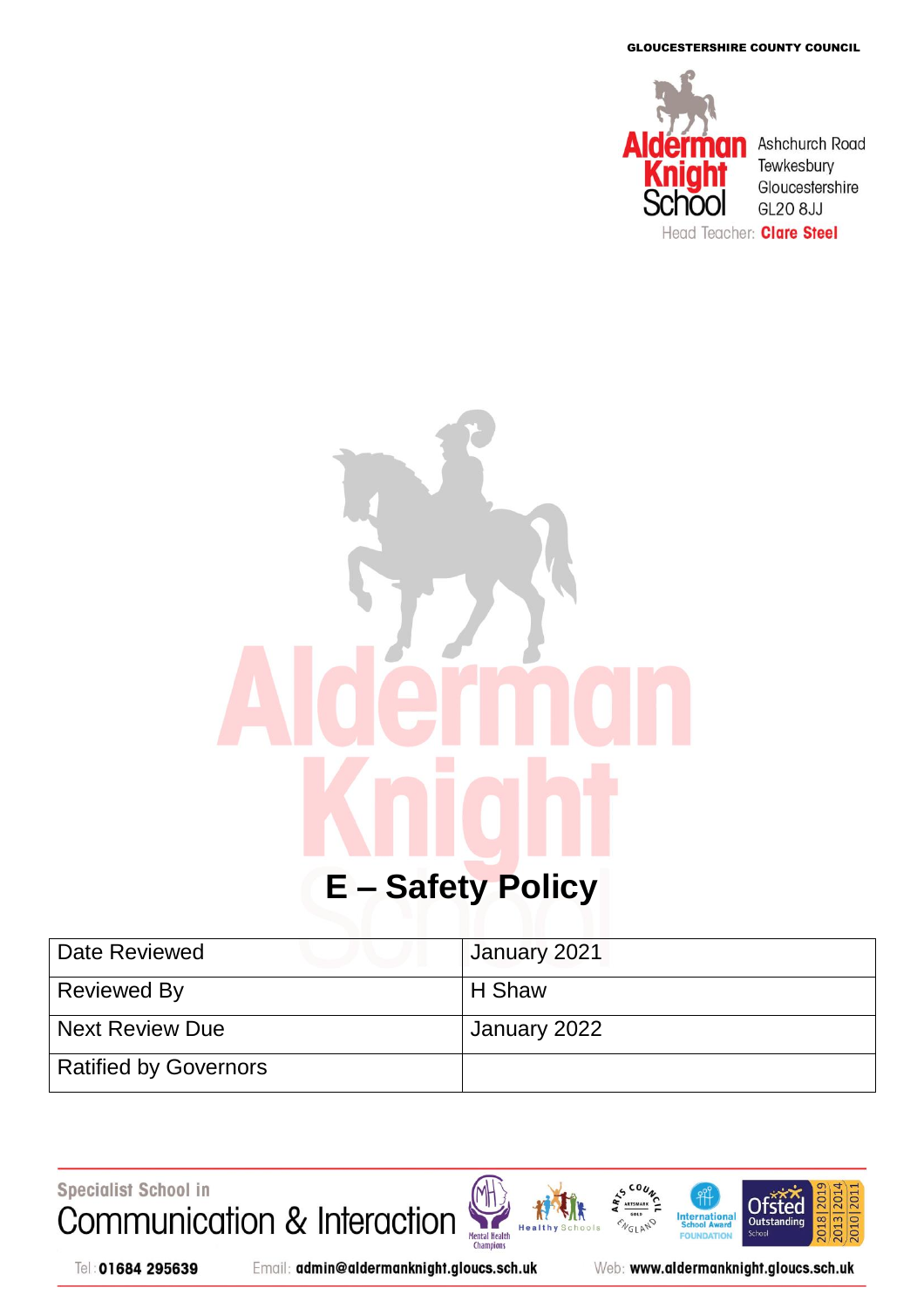# **E-Safety Policy**

**January 2021**

## **Table of Contents**

| <b>Defining E-Safety</b>                                                       | 3              |
|--------------------------------------------------------------------------------|----------------|
| <b>Scope of the E-Safety Policy</b>                                            | 3              |
| <b>Teaching and Learning</b>                                                   | 4              |
| <b>Management of Internet Access</b>                                           | 7              |
| <b>Supervised Internet Access</b>                                              | 7              |
| Information System Security                                                    | $\overline{7}$ |
| Use of Email                                                                   | $\overline{7}$ |
| <b>Publishing Content</b>                                                      | 7              |
| <b>Filtering of Content</b>                                                    | 8              |
| Monitoring of Content                                                          | 8              |
| Use of Emerging Technologies                                                   | 8              |
| <b>Dissemination of E-Safety Information</b>                                   | 9              |
| Sharing the E-Safety policy with pupils                                        | 9              |
| Sharing the E-Safety policy with staff                                         | 9              |
| In the event of pupils being unintentionally exposed to undesirable materials. | 10             |
| In the event of pupils intentionally accessing undesirable materials.          | 10             |
| In the event of adults intentionally accessing undesirable materials.          | 10             |
| Examples of undesirable materials                                              | 10             |
| Training                                                                       |                |
| Personnel with Direct Responsibility for the ICT Internet Facility             | 10             |

Specialist School in Communication & Interaction

Mental Health<br>Champions

**International**<br>School Award **NGLAND Schoo** FOU **DATION** 



Tel: 01684 295639

Email: admin@aldermanknight.gloucs.sch.uk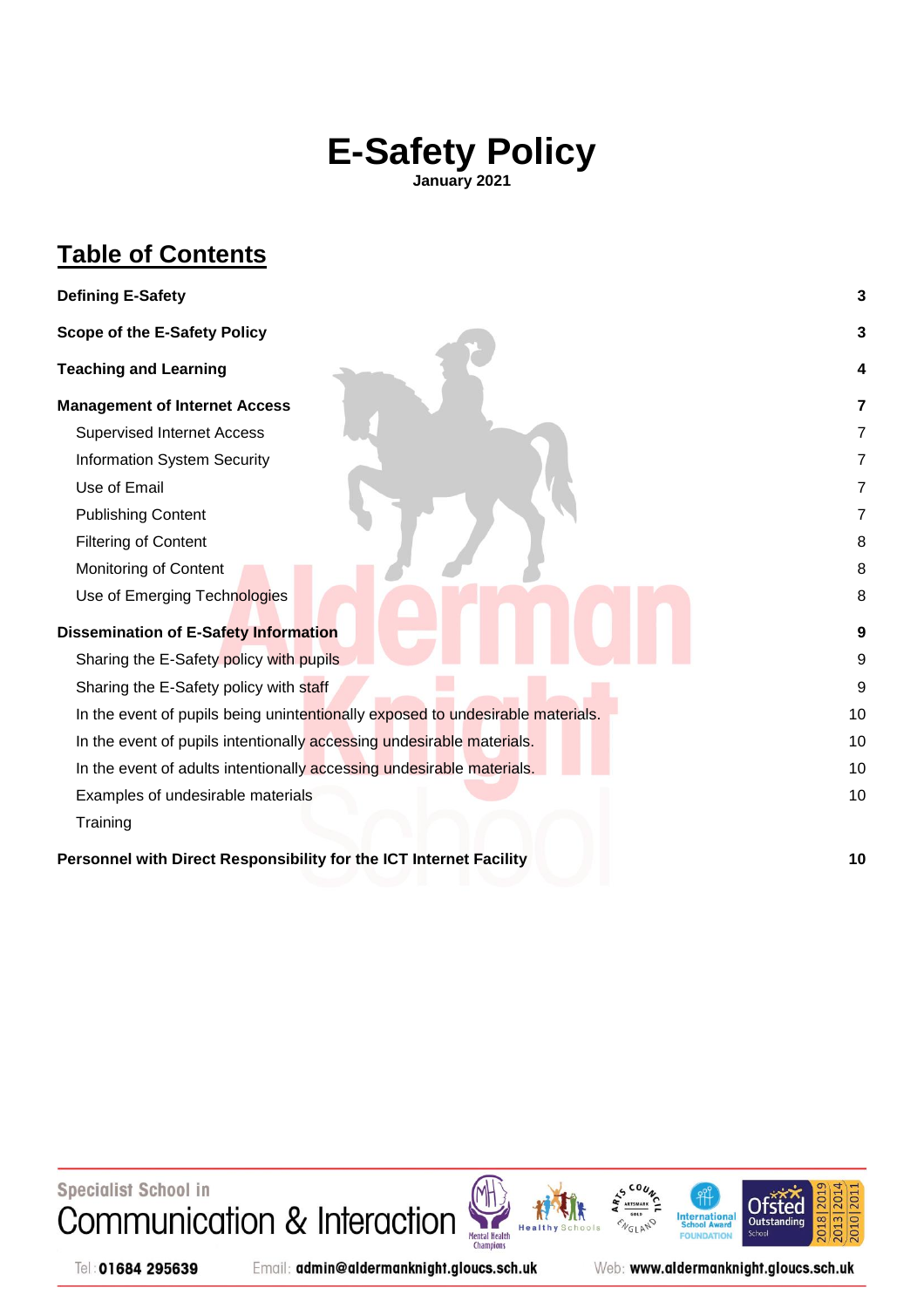# <span id="page-2-0"></span>Defining E-Safety

E-safety encompasses Internet technologies and electronic communications such as mobile phones and wireless technology. It highlights the need to educate pupils and staff about the benefits and risks of using new technology and provides safeguards and awareness for users to enable them to control and make informed decisions about their online experiences.

The school's e-safety policy will operate in conjunction with other policies including the Behaviour, Bullying and Hate, Curriculum, Acceptable Use, Safeguarding and Data Protection policies.

E-Safety depends on effective practice at a number of levels:

- $\circ$  Responsible ICT use by all staff and pupils; encouraged by education and made explicit through published policies.
- o Sound implementation of e-Safety policy in both administration and curriculum, including secure school network design and use.
- o Safe and secure broadband from the schools Internet service provider, South West Grid for Learning (SWGfL)
- o National Education Network standards and specifications.

# <span id="page-2-1"></span>Scope of the E-Safety Policy

This policy applies to all members of the school community (including staff, pupils, volunteers, parents / carers, visitors and community users) who have access to, and are users of, school networks and ICT systems, both in and out of school.

The Education and Inspections Act 2006 empowers Head Teachers, to such extent as is reasonable, to regulate the behaviour of pupils when they are off the school site and empowers members of staff to impose disciplinary penalties for inappropriate behaviour. This is pertinent to incidents of cyber-bullying or other e-Safety incidents covered by this policy, which may take place out of school, but is linked to membership of the school.

The school will deal with such incidents within the parameters of this policy and the associated behaviour and anti-bullying policies and will, where known, inform parents / carers of incidents of inappropriate e-Safety behaviour that take place out of school.

The Designated Safeguarding Lead and other associated staff will be trained in e-Safety issues and be aware of the potential serious child protections issues that could arise from:

- o Sharing of personal data
- o Access to illegal / inappropriate materials
- o Inappropriate on-line contact with adults / strangers
- o Potential or actual incidents of grooming
- o Cyber-bullying

**Specialist School in** 







Tel: 01684 295639

Email: admin@aldermanknight.gloucs.sch.uk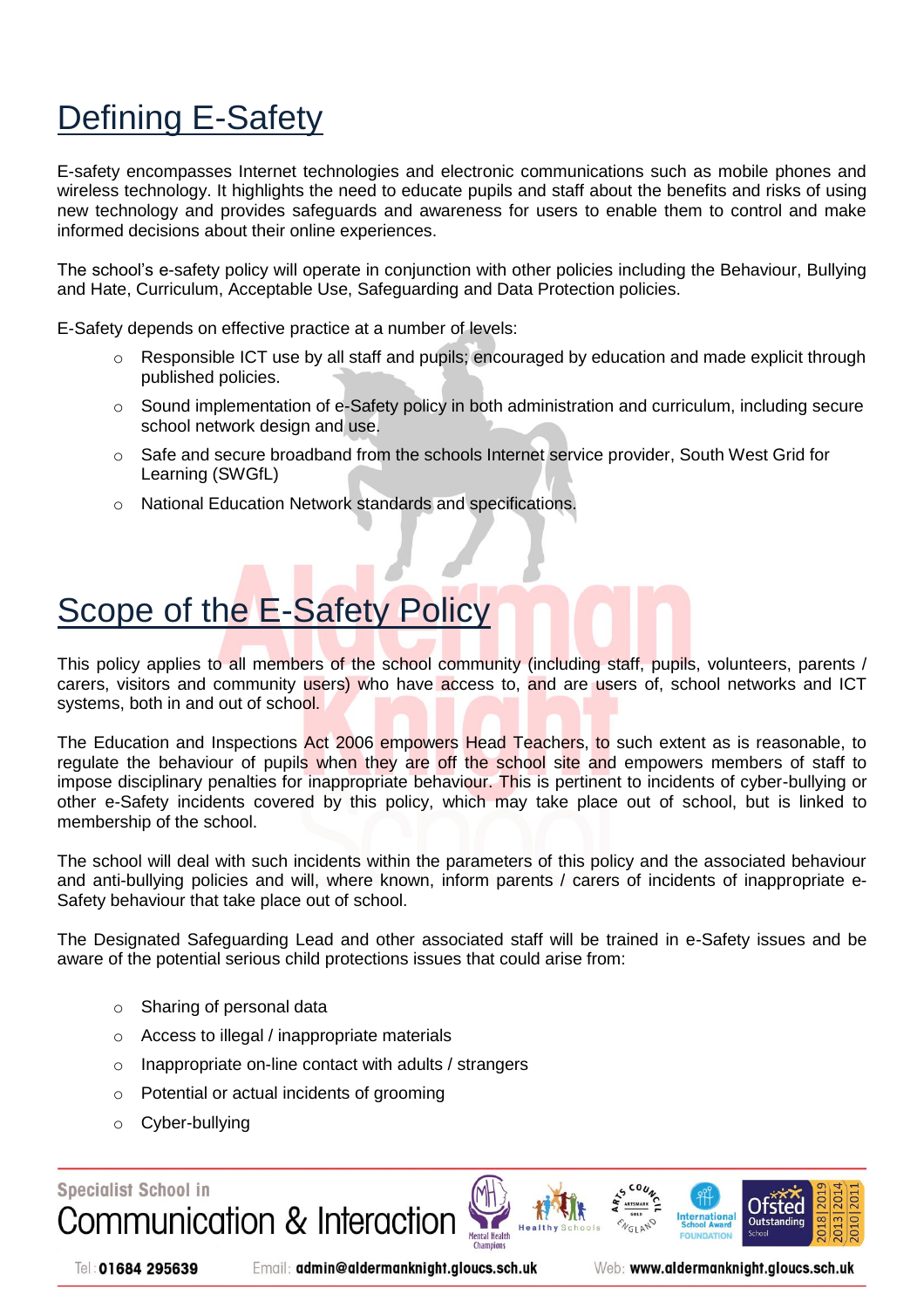Pupils at Alderman Knight School may be particularly vulnerable to e-safety risks due to their Special Educational Needs. These are challenging and complex issues which need to be specifically addressed through focused teaching sessions, strong pastoral support and an appropriate curriculum.

Examples of how our pupils may be more vulnerable include:

- Some pupils may make literal interpretations of content, which will affect how they respond.
- Some pupils may not understand some of the terminology
- Some pupils may have difficulties understanding relationships and social situations and therefore may be unsure who to trust.
- Some pupils may not know how to make judgements about what is safe information to share. This leads to confusion about why you should not trust others on the internet.
- Some pupils may be vulnerable to being bullied through the internet, or not recognise that they are being bullied.
- In addition, some pupils may not appreciate how their own online behaviour may be seen by someone else as bullying or inappropriate.

# <span id="page-3-0"></span>Teaching and Learning

The Internet is an essential element in 21st century life for education, business and social interaction. The school has a duty to provide pupils with quality Internet access as part of their learning experience. Internet use is a part of the National curriculum and a necessary tool for staff and pupils. It enhances and enriches the learning experience.

Pupils will be educated in the effective use of the Internet in research, including the skills of knowledge location, retrieval and evaluation. They will be educated in recognising bias and possible fraudulent or fake websites. The school Internet access is designed for student use and includes filtering appropriate to the age of pupils. Pupils are taught what Internet use is acceptable and what is not and given clear objectives for Internet use.

Pupils are taught to be critically aware of the materials they read and shown how to validate information before accepting its accuracy.

Across the different Key Stages E-safety is taught through different aspects of the National Curriculum including Computing and Relationships and Sex Education and Health Education.

The aim of the Computing national curriculum ensures that pupils become digitally literate – able to use, and express themselves and develop their ideas through, information and communication technology – at a level suitable for the future workplace and as active participants in a digital world. Aspects of E-safety are covered in the following key stages:

#### KS2

- Use technology safely, respectfully and responsibly; recognise acceptable/unacceptable behaviour; identify a range of ways to report concerns about content and contact;
- KS3
	- Understand a range of ways to use technology safely, respectfully, responsibly and securely, including protecting their online identity and privacy; recognise inappropriate content, contact and conduct and know how to report concerns.
- KS4
	- Understand how changes in technology affect safety, including new ways to protect their online privacy and identity, and how to identify and report a range of concerns.

Mental Health





Email: admin@aldermanknight.gloucs.sch.uk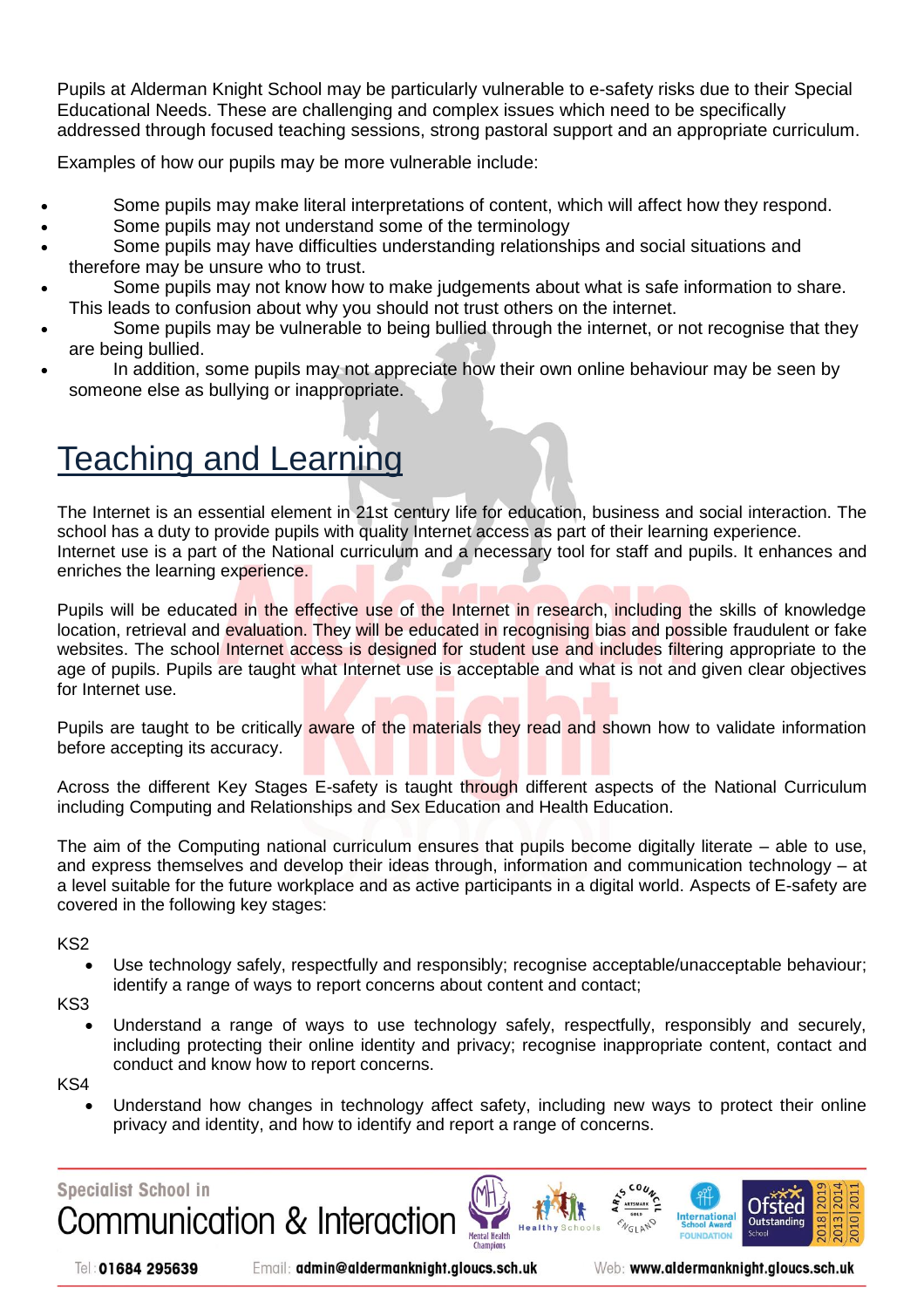In addition to E-safety being an important part of the Computing National Curriculum it is also part of the new Relationships and Sex education (RSE) and Health Education curriculum which is compulsory from April 2021

By the **end of primary school**, pupils will know:

#### **RSE**

- That people sometimes behave differently online, including by pretending to be someone they are not
- That the same principles apply to online relationships as to face-to-face relationships, including the importance of respect for others online including when we are anonymous
- The rules and principles for keeping safe online, how to recognise risks, harmful content and contact, and how to report them
- How to critically consider their online friendships and sources of information including awareness of the risks associated with people they have never met
- How information and data is shared and used online
- How to respond safely and appropriately to adults they may encounter (in all contexts, including online) whom they do not know

#### **Health Education**

- That for most people, the internet is an integral part of life and has many benefits.
- To know about the benefits of rationing time spent online, the risks of excessive time spent on electronic devices, and the impact of positive and negative content online on their own and others' mental and physical wellbeing.
- > How to consider the effect of their online actions on others and know how to recognise and display respectful behaviour online and the importance of keeping personal information private.
- Why social media, some computing games and online gaming, for example, are age restricted.
- If That the internet can also be a negative place where online abuse, trolling, bullying and harassment can take place, which can have a negative impact on mental health.

#### By the **end of secondary school**, pupils will know:

- Their rights, responsibilities and opportunities online, including that the same expectations of behaviour apply in all contexts, including online
- About online risks, including that any material someone provides to another has the potential to be shared online and the difficulty of removing potentially compromising material placed online
- Not to provide material to others that they would not want shared further and not to share personal material which is sent to them
- What to do and where to get support to report material or manage issues online
- The impact of viewing harmful content
- That specifically sexually explicit material (e.g. pornography) presents a distorted picture of sexual behaviours, can damage the way people see themselves in relation to others and negatively affect how they behave towards sexual partners
- That sharing and viewing indecent images of children (including those created by children) is a criminal offence which carries severe penalties including jail
- How information and data is generated, collected, shared and used online



Tel: 01684 295639

Email: admin@aldermanknight.gloucs.sch.uk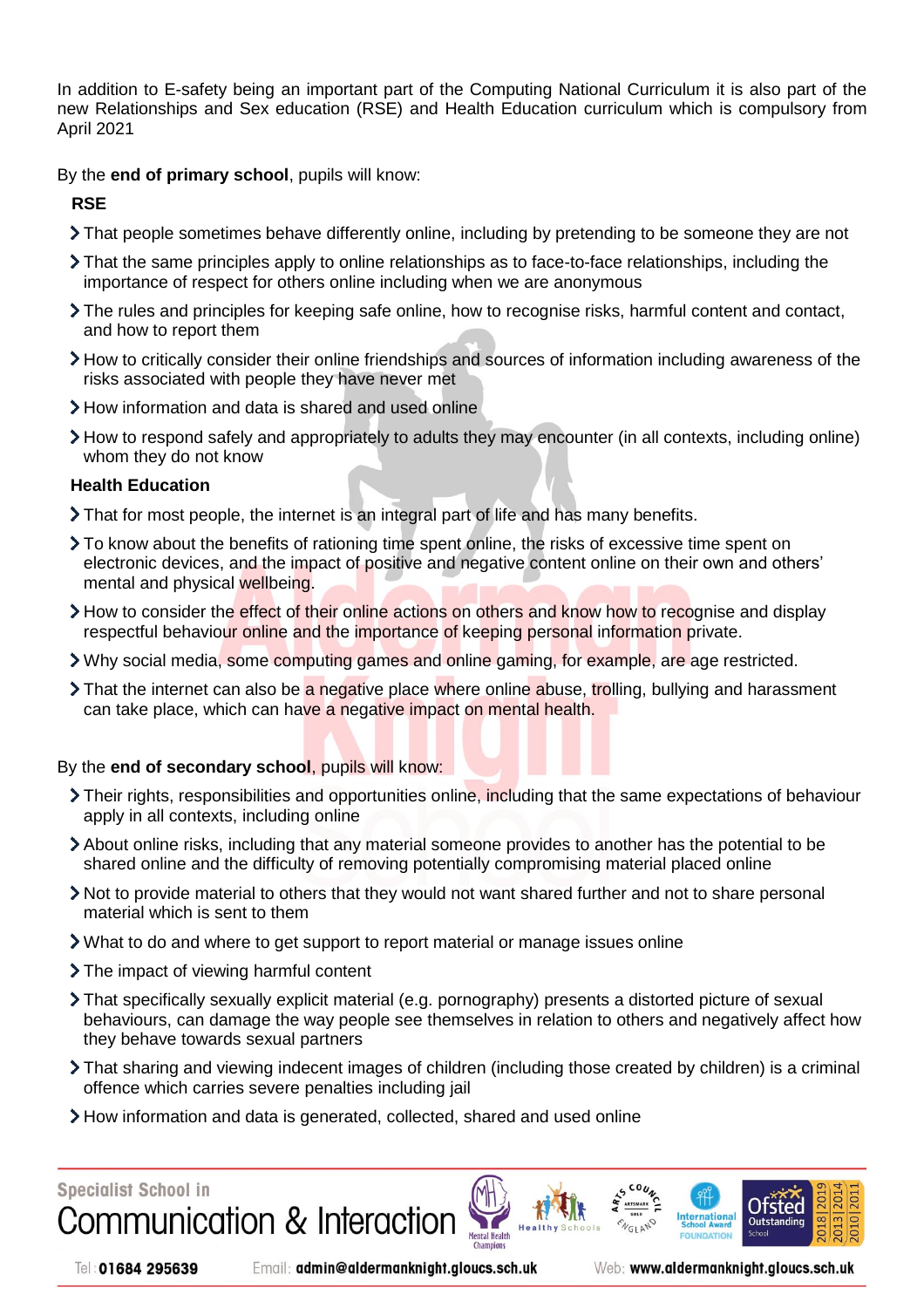How to identify harmful behaviours online (including bullying, abuse or harassment) and how to report, or find support, if they have been affected by those behaviours

#### **Health Education**

#### **As well as revisiting and reinforcing the objectives covered in primary, secondary pupils will:**

 $\blacktriangleright$  Know the similarities and differences between the online world and the physical world, including: the impact of unhealthy or obsessive comparison with others online, how people may curate a specific image of their life online, over-reliance on online relationships including social media, the risks related to online gambling including the accumulation of debt, how advertising information is targeted at them and how to be a discerning consumer of information online.

E-safety is also included in the PSHE and Preparation for Adulthood curriculum in post 16 and is taught as part of life-skills challenges on a Thursday and Friday.

Some examples of resources, teaching materials and topics used to deliver online safety:

#### **Primary**

- Hectors World https://www.thinkuknow.co.uk/4 7/hectorsworld
- Be Smart Online <https://www.childnet.com/resources/be-smart-online>
- Jessie and Friends <https://www.thinkuknow.co.uk/parents/jessie-and-friends/>
- BBC Bitesize<https://www.bbc.co.uk/bitesize>
- https://www.pshe-association.org.uk/

#### **KS3**

- Stranger Danger
- PEGI Ratings <https://pegi.info/page/pegi-age-ratings>
- Digital footprints and intellectual property
- STAR SEND toolkit <https://www.childnet.com/resources/star-send-toolkit/star-films>
- Band Runner [https://www.thinkuknow.co.uk/8\\_10/](https://www.thinkuknow.co.uk/8_10/)
- BBC Bitesize<https://www.bbc.co.uk/bitesize>
- https://www.pshe-association.org.uk/

**KS4**

- Physical and Digital Security
- Scamming
- Identity Theft
- GDPR
- Cipher
- Thinkuknow <https://www.thinkuknow.co.uk/>
- BBC Bitesize<https://www.bbc.co.uk/bitesize>
- https://www.pshe-association.org.uk/

All KS4 pupils achieve an external qualification at an appropriate level covering online safety and validated by TLM.

All pupils taught 'be SMART online' rules (Childnet <https://www.childnet.com/young-people/primary/get-smart> ) as part of their IT and PSD lessons. Posters of the 'be SMART online' are displayed in every classroom.

| <b>Be SMART online</b> |  |  |
|------------------------|--|--|
| S afe                  |  |  |
| M eet                  |  |  |
| A ccepting             |  |  |
| <b>R</b> eliable       |  |  |
| T ell                  |  |  |

**Specialist School in** Communication & Interaction





Email: admin@aldermanknight.gloucs.sch.uk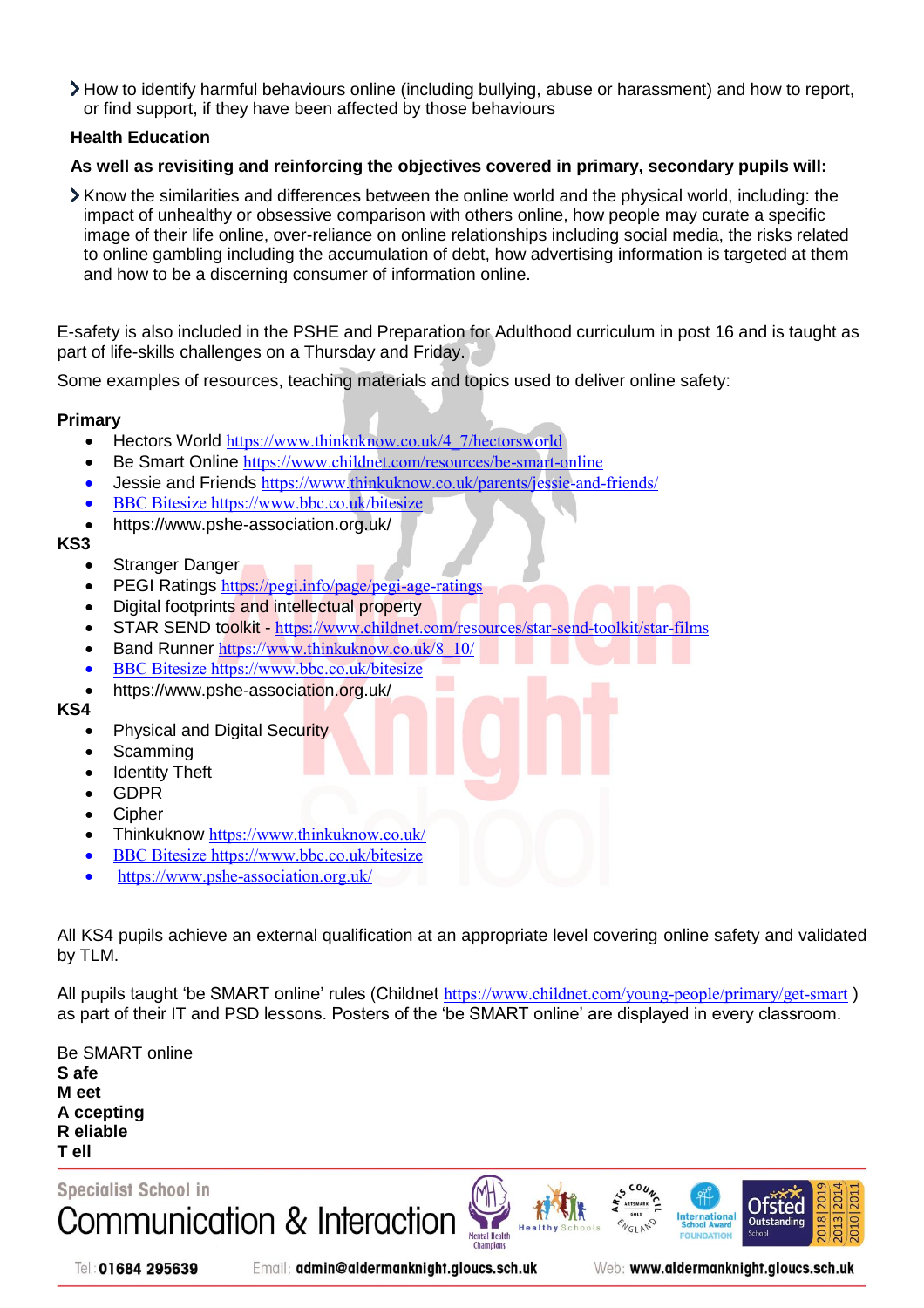There is a simplified version of the SMART rules for primary pupils and those with a greater learning need.

# <span id="page-6-0"></span>Management of Internet Access

All staff must read and agree to the 'Staff Acceptable Use Policy' before using any school ICT resources. This is required when logging onto the School network for the first time and at subsequent intervals after. The school maintains a current record of all staff and pupils who are granted access to school ICT systems. This is held by the Network Manager, Mr Jarvis.

#### <span id="page-6-1"></span>**Supervised Internet Access**

- o All pupils must be supervised at all times when using an Internet-enabled device
- o The school may take the decision to limit access to the Internet for some pupils, where it is deemed appropriate. Examples of such circumstances are when pupils have been accessing inappropriate content, or when not following safe practices.

#### <span id="page-6-2"></span>**Information System Security**

- o School ICT systems capacity and security will be reviewed regularly.
- o Virus protection is installed and is updated regularly.
- $\circ$  Access is only available to those with a password protected user account.

#### <span id="page-6-3"></span>**Use of Email**

Users of school provisioned email will comply with the following points of policy:

- $\circ$  Email sent to an external organisation should be written carefully and checked before sending.
- o The forwarding of chain letters or email is not permitted.
- o Pupils must not reveal personal details of themselves or others in e-mail communication, or arrange to meet anyone without specific permission.
- $\circ$  Pupils must immediately tell a teacher if they receive offensive e-mail.
- o Pupils may only use approved e-mail accounts on the school system.
- o Pupils must follow the ICT Code of Conduct and Acceptable Use Policy
- o Staff must follow the Acceptable Use Policy.
- o When using email, staff must only use school email when contacting pupils or parents, and must not use any personal email or social media accounts.
- $\circ$  Some pupils in Key Stage 4 may be given a school e-mail account. They will receive training for this in ICT lessons.
- $\circ$  Pupils must only send e-mail when directed by a teacher as part of a planned learning activity. Any further necessary contact must be approved by both the Head Teacher and the pupils parents/carers.
- o A pupil agreement is discussed and agreed before email is used.

#### <span id="page-6-4"></span>**Publishing Content**

The Head Teacher will take overall editorial responsibility and ensure that content is accurate and appropriate. Photographs that include pupils will be selected carefully. Pupils' full names will not be used

Mental Health

#### **Specialist School in**

Communication & Interaction

Tel: 01684 295639

Email: admin@aldermanknight.gloucs.sch.uk

Web: www.aldermanknight.gloucs.sch.uk

International

Otsted

 $010$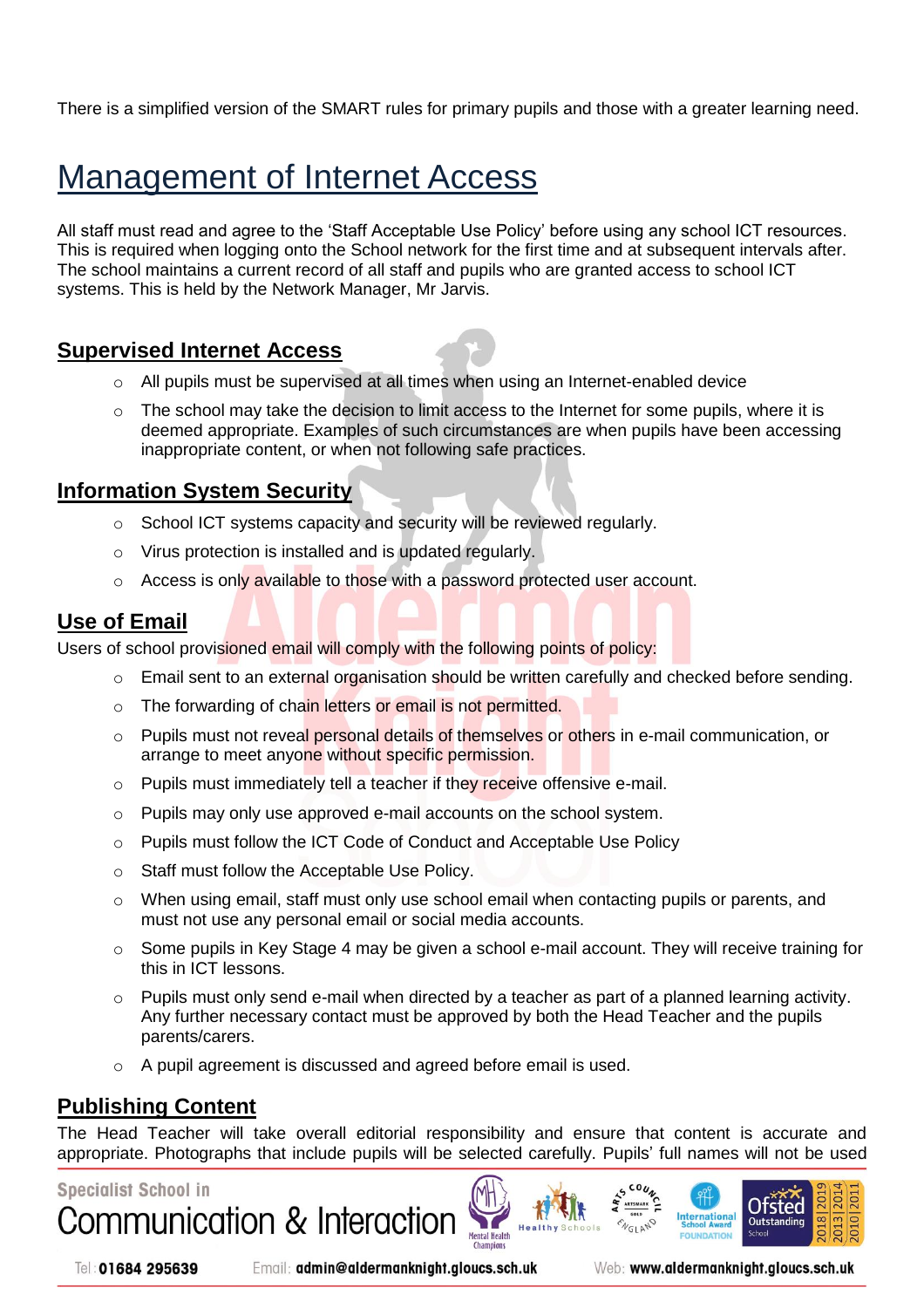on the Website or other sites, particularly in association with photographs, unless permission is given by the parent or carer.

## **Security**

Pupils are advised never to give out personal details of any kind which may identify them or their location.

Pupils are advised on security and encouraged to set strong passwords, deny access to unknown individuals and block unwanted communications. Pupils will be educated to be responsible and to invite known friends only and deny access to others. This is delivered through our e-safety programme. The esafety programme is comprehensive and uses guidance from the British Computer Society. This includes the benefits and risks of using the Internet, reporting of and responding to e-safety issues, protecting yourself online and the devices you use, and legal issues using and downloading from the internet.

## <span id="page-7-0"></span>**Filtering of Content**

The school will work with the Local Authority, Department for Education and the Internet Service Provider (SWGfL) to ensure filtering systems to protect pupils are reviewed and improved. This will be undertaken by the Network Manager.

- $\circ$  The School will block/ filter access to social networking sites and to chat rooms. This includes Facebook, Twitter, Tik Tok and Instagram.
- $\circ$  Pupils and parents will be made aware that the choice of social network spaces used outside school should be appropriate to the age of the student, and that many popular social networking spaces are suitable only for children over 13 years. Parents/carers should also be aware that due to our pupils needs they may be more vulnerable and it may not be appropriate for them to access such material from 13 years of age.
- $\circ$  Parents will be made aware that they should regularly and carefully monitor their child's access and use of social networking spaces.

If staff or pupils discover an unsuitable site, it must be reported to the Network Manager. This can then be added to the filter list.

The Network Manager will ensure that regular checks are made to ensure that the filtering methods selected are appropriate, effective and reasonable.

The school takes all reasonable precautions to prevent access to inappropriate material. However, due to the international scale and linked Internet content, it is not possible to guarantee that unsuitable material will never appear on a school computer. Alderman Knight School cannot accept liability for the material accessed, or any consequences of Internet access.

#### <span id="page-7-1"></span>**Monitoring of Content**

The school has the right to use online monitoring systems (such as E-Safe) which can monitor, manage and protect anyone using ICT at school. Such software will 'flag' inappropriate use of the school's ICT system. Examples of inappropriate use are the viewing of pornography, engaging in discriminatory behaviour or online bullying.

#### <span id="page-7-2"></span>**Use of Emerging Technologies**

Emerging technologies will be examined for educational benefit by the Network Manager and the Senior Team before use in school is allowed. This will be regularly reviewed by the ICT working group.

Mental Health

# **Specialist School in** Communication & Interaction

Tel: 01684 295639

Email: admin@aldermanknight.gloucs.sch.uk

Web: www.aldermanknight.gloucs.sch.uk

International

<span id="page-7-3"></span>Otsted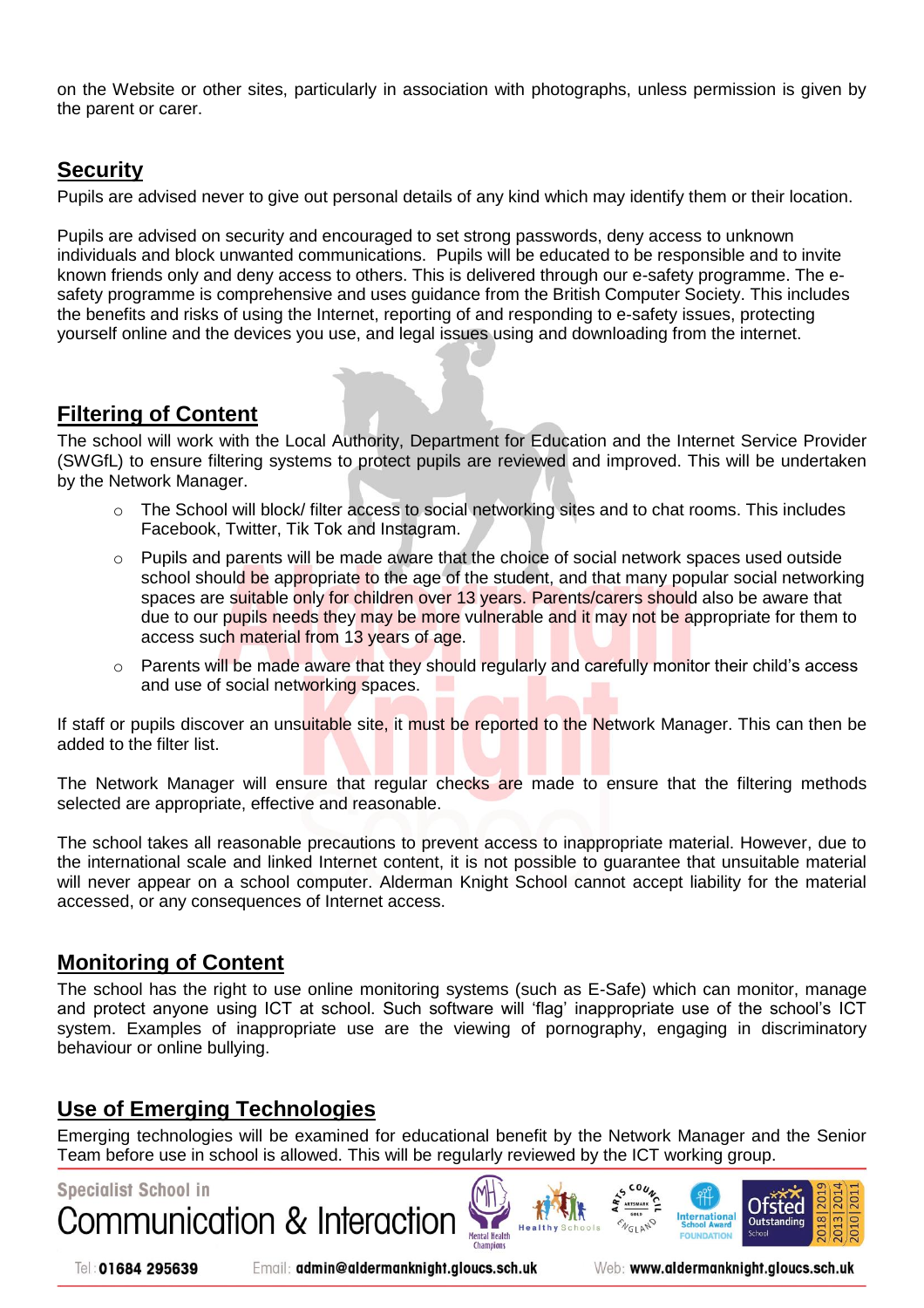# Dissemination of E-Safety Information

#### <span id="page-8-0"></span>**Sharing the E-Safety policy with pupils**

- $\circ$  ICT/ e-safety quidelines are posted in all rooms that contain ICT equipment.
- o Pupils are informed that network and Internet use may be monitored.
- $\circ$  An e-safety programme is planned and delivered to all year groups with frequent reminders through various subject areas. This provision will be regularly reviewed.

## <span id="page-8-1"></span>**Sharing the E-Safety policy with staff**

- $\circ$  All staff will be given the School E-Safety Policy and its importance explained.
- $\circ$  Staff should be aware that Internet traffic can be monitored and traced to the individual user. Discretion and professional conduct is essential.
- $\circ$  Staff should use a school phone or computer where contact with pupils/ parents is required and not a personal device.
- o Any complaint about staff misuse must be referred to the Head Teacher.
- $\circ$  Staff should ensure that the use of Internet derived materials by staff and by pupils complies with copyright law.

## **Sharing the E-Safety policy with parents/carers**

- $\circ$  The School E-Safety Policy is shared on the school website and is available from the school office.
- o Annual e-safety information sessions are delivered for parents and carers.
- o Training is offered through the National Online Safety portal
- o Parents/carers are informed of any incidents that occur in school

## **Training**

All new staff members will receive training, as part of their induction, on e-safety and online safeguarding issues including cyber-bullying and the risks of online radicalisation.

All staff members will receive refresher training at least once each academic year as part of safeguarding training, as well as relevant updates as required (for example through emails, e-bulletins and staff meetings). Staff are offered an online course on internet safety throughThe National Online Safety <https://nationalonlinesafety.com/training>

The DSL will undertake child protection and safeguarding training, which will include online safety, at least every 2 years. They will also update their knowledge and skills on the subject of online safety at regular intervals, and at least annually.

Governors will receive training on safe internet use and online safeguarding issues as part of their safeguarding training.

Volunteers will receive appropriate training and updates, if applicable.

More information about safeguarding training is set out in our child protection and safeguarding policy.



Tel: 01684 295639

Email: admin@aldermanknight.gloucs.sch.uk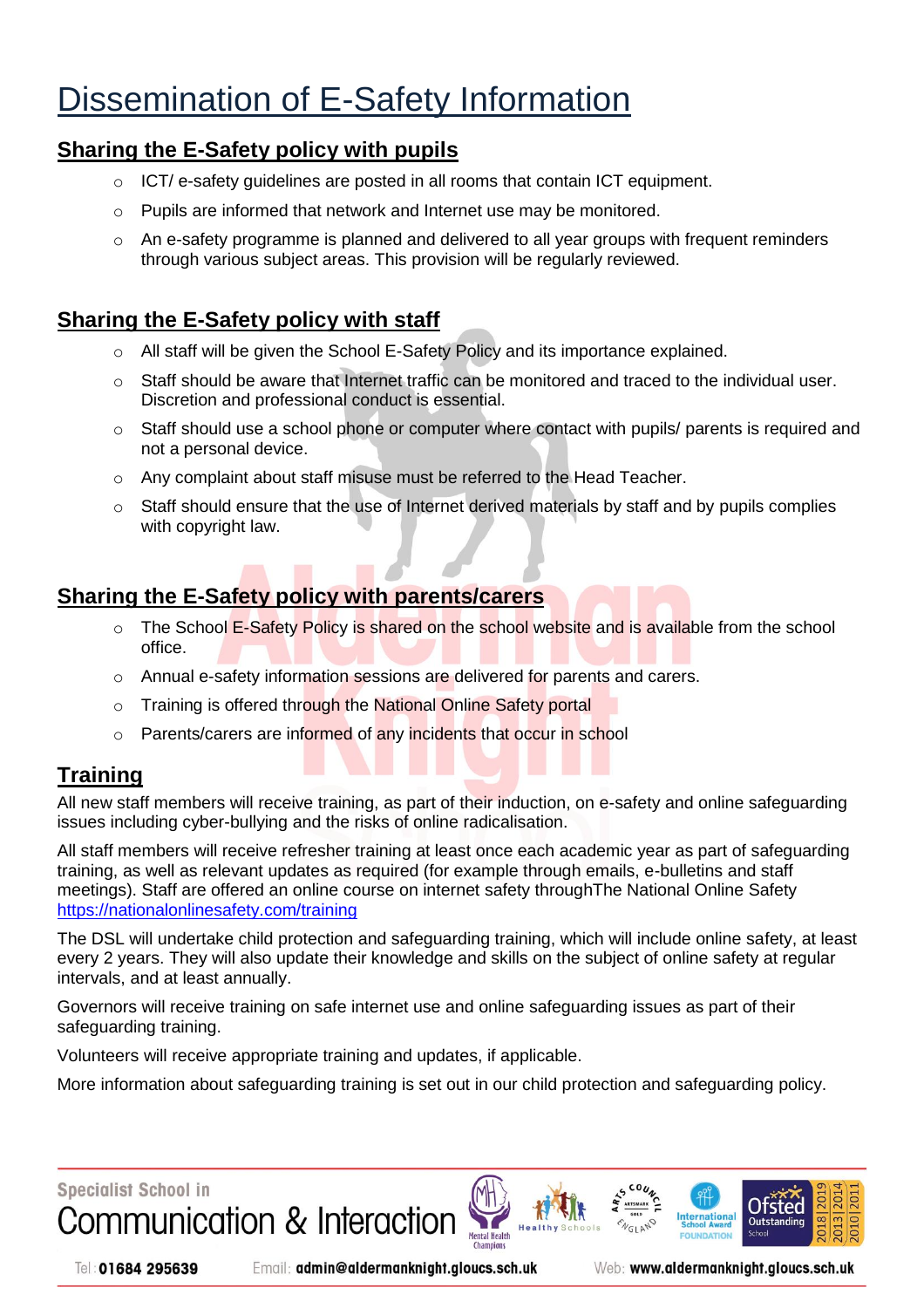# E-Safety Breaches

#### <span id="page-9-0"></span>**In the event of pupils being unintentionally exposed to undesirable materials.**

- $\circ$  The pupils should know to notify a teacher immediately; e-Safety rules are displayed in all classrooms with computer and internet access.
- o The Network Manager will be notified by the teacher as soon as reasonably practicable.
- $\circ$  The Network Manager will contact the school's internet service provider and/or Local Authority, if appropriate, if there are concerns regarding safe use of the Internet
- $\circ$  Parents/carers and governors will be notified at the discretion of the Head Teacher according to the degree of seriousness of the incident. E.g. Exposure to materials that include common profanities may not be notified to parents whereas exposure to materials that included pornographic images may be.

## <span id="page-9-1"></span>**In the event of pupils intentionally accessing undesirable materials.**

All pupils will be made well aware of the seriousness of intentionally accessing undesirable materials on the internet and either viewing in school [or on mobile devices within the school grounds]. Any incident will be treated as a disciplinary matter and will be managed through the school behaviour system. The Police will be contacted in all cases where a crime has been committed or has been suspected of being committed.

## <span id="page-9-2"></span>**In the event of adults intentionally accessing undesirable materials.**

Deliberate access by any adult to unacceptable material will be treated as a disciplinary matter. Governors will be made aware immediately and the school's internet service provider and the local authority may be consulted. The Police will be contacted in all cases where a crime has been committed or has been suspected of being committed.

#### <span id="page-9-3"></span>**Examples of undesirable materials**

- o Pornographic images or obscene text on ICT equipment
- o Language that is abusive, profane, inflammatory, coercive, defamatory, blasphemous or otherwise offensive on websites, mobile phones or emails
- o Racist, exploitive or illegal materials or messages on websites, mobile phones or emails

# <span id="page-9-4"></span>Personnel with Direct Responsibility for the ICT Internet Facility

#### **E-Safety Co-ordinators:** Alex Cameron

**Designated Safeguarding Leads:** Clare Steel, Ceri Jones and Alex Cameron

#### **Network & ICT Manager:** Mark Jarvis

Alderman Knight School aims to create and maintain a safe environment for children and to manage situations where there are child welfare concerns. The school has clearly laid down and recognised procedures for dealing with abuse or suspected abuse which is in line with recommendations made by the Gloucestershire Safeguarding Children Executive**.** Please refer to the school's Safeguarding Children/Child Protection Polic

Mental Health

# **Specialist School in** Communication & Interaction



Email: admin@aldermanknight.gloucs.sch.uk

Web: www.aldermanknight.gloucs.sch.uk

International